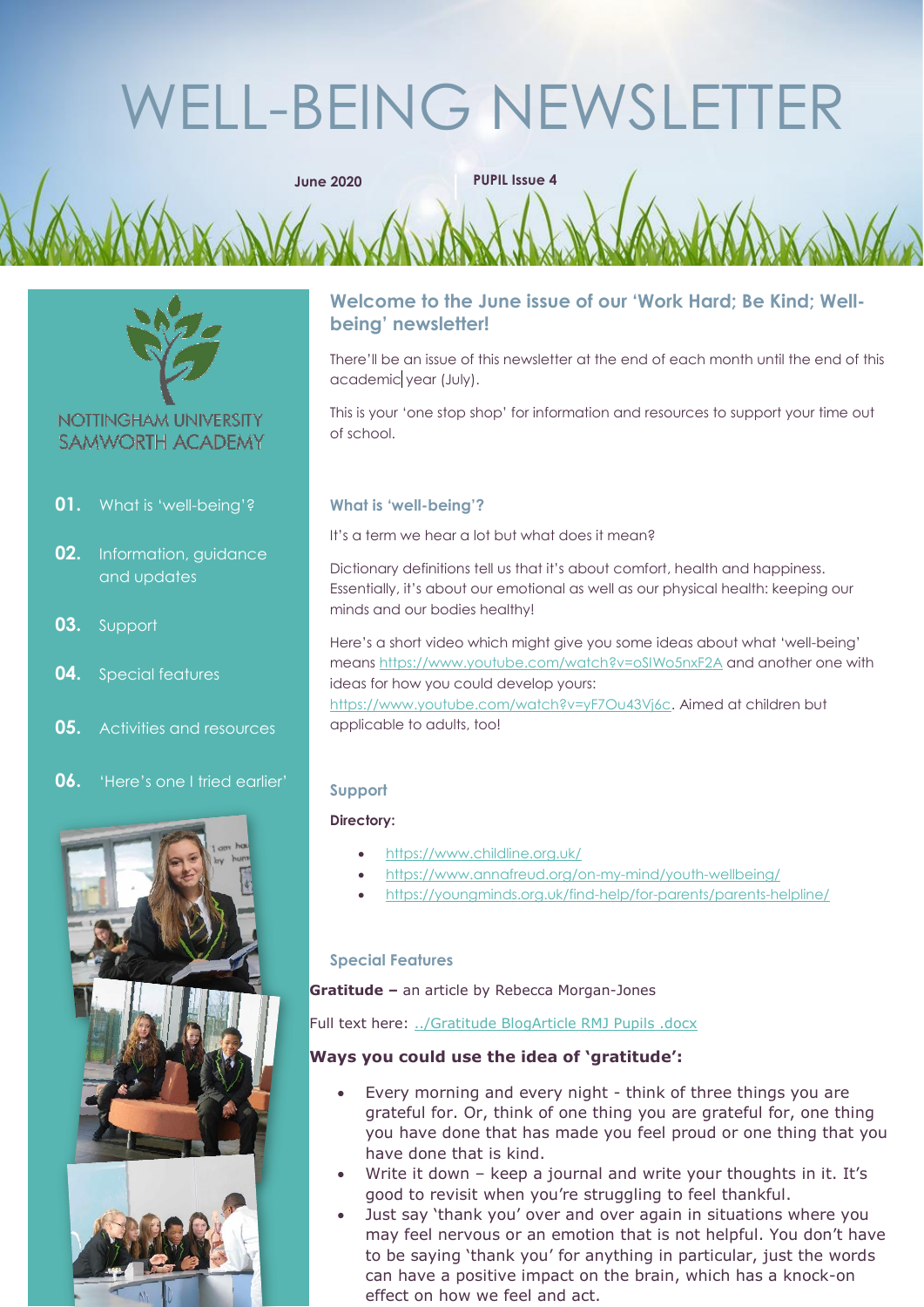- Create visual reminders like sticky notes, pictures or written text.
- Be specific being grateful for your friends is great, but what is it that they do that you are actually thankful for?
- The small things the breeze on your skin, the sun on your face, a warm, cosy bed. Encouraging our brain to see the small 'wins' stops us wanting big fixes in life. According to Harvard Happiness researcher, Shawn Achor, doing this for 21 days will encourage the brain to look at the world in a very different way. You'll see the world's positives rather than its threats.
- Actually say 'thank you' to people.

#### **Activities and resources**

#### **For all**

Amazon has cancelled the subscription of books and audio stories at 'audible' for children and students of all ages as long as schools are closed. All stories are free to stream on your desktop, laptop, phone or tablet via <https://stories.audible.com/start-listen>

At 11am every morning, David Walliams reads from one of his books<https://www.worldofdavidwalliams.com/category/elevens/>

Child line – understand me – Black Lives Matter - [https://www.childline.org.uk/info](mailto:https://www.childline.org.uk/info-advice/bullying-abuse-safety/your-rights/understand-me/)[advice/bullying-abuse-safety/your-rights/understand-me/](mailto:https://www.childline.org.uk/info-advice/bullying-abuse-safety/your-rights/understand-me/)

How to talk kids about Race https://www.youtube.com/watch?v=QNEKbVq\_ou4

Doll test - The effects of racism on children <https://www.youtube.com/watch?v=QRZPw-9sJtQ>

#### **Secondary and Post-16**

Students should keep logging into Microsoft Teams (and/or the packs sent home by school, if this is the case) and check out any additional resources on school's website to keep their learning going. This will also help them stay in touch with school virtually!

PE with Joe

Live every Monday, Wednesday and Saturday at 9am – link to first session here <https://www.youtube.com/watch?v=Rz0go1pTda8>

Yoga with Adrienne - <https://www.youtube.com/user/yogawithadriene>

Have you seen that JK Rowling, the author of the Harry Potter book series, has published a new story called 'The Ickabog' online? If you like drawing, there's also a competition where you can enter an illustration for each chapter. She will use some of the illustrations when the book is printed. Have a look! [https://www.theickabog.com/home/](mailto:https://www.theickabog.com/home/)

Draw with Rob Biddulph [https://www.youtube.com/channel/UCBpgrJijMpk\\_pyp9uTbxLdg](mailto:https://www.youtube.com/channel/UCBpgrJijMpk_pyp9uTbxLdg)

Fun Kids Science Weekly - [https://www.funkidslive.com/podcast/the-fun-kids](mailto:https://www.funkidslive.com/podcast/the-fun-kids-science-weekly)[science-weekly](mailto:https://www.funkidslive.com/podcast/the-fun-kids-science-weekly)

Big History Project - [https://www.bighistoryproject.com/home](mailto:-%20https://www.bighistoryproject.com/home)

 Why black lives matter – Ellis Fearon TEDX – Youth [https://www.youtube.com/watch?v=A7EZWBIPUUQ](mailto:https://www.youtube.com/watch?v=A7EZWBIPUUQ)

**'Here's one I tried earlier'**